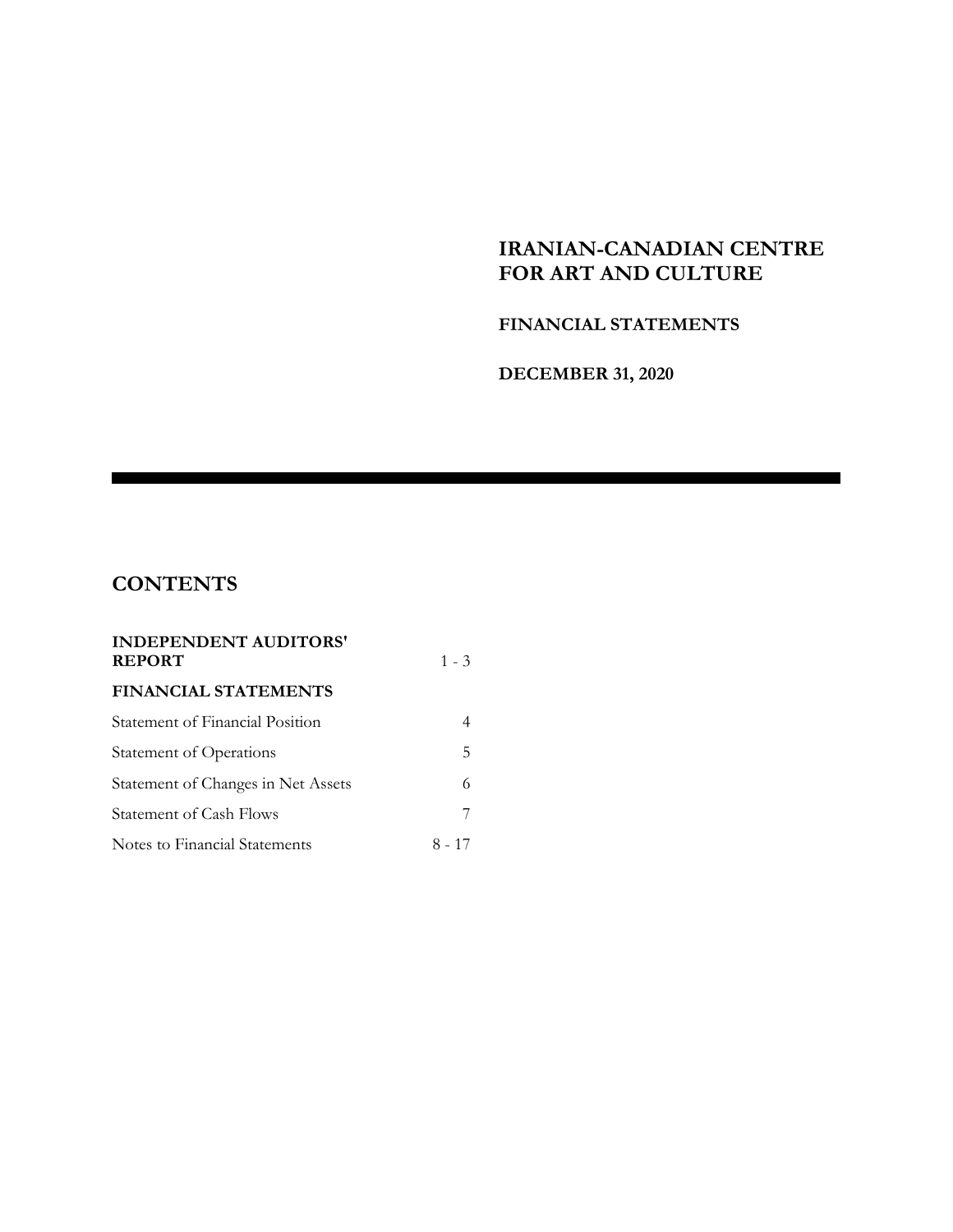

### **INDEPENDENT AUDITORS' REPORT**

### To: The Board of Directors of **Iranian-Canadian Centre for Art and Culture**

#### *Qualified Opinion*

We have audited the financial statements of Iranian-Canadian Centre for Art and Culture, which comprise the statement of financial position as at December 31, 2020, and the statements of operations, changes in net assets and cash flows for the period from February 1, 2020 to December 31, 2020, and notes to the financial statements, including a summary of significant accounting policies.

In our opinion, except for the effects of the matter described in the Basis for Qualified Opinion section of our report, the accompanying financial statements present fairly, in all material respects, the financial position of the organization as at December 31, 2020, and the results of its operations and its cash flows for the period from February 1, 2020 to December 31, 2020 in accordance with Canadian accounting standards for not-for-profit organizations.

#### *Basis for Qualified Opinion*

In common with many not-for-profit organizations, the organization derives revenue from fundraising activities the completeness of which is not susceptible to satisfactory audit verification. Accordingly, verification of these revenues was limited to the amounts recorded in the records of the organization. Therefore, we were not able to determine whether any adjustments might be necessary to fundraising revenue, excess of revenues over expenses, and cash flows from operations for the years ended December 31, 2020 and January 31, 2020, current assets as at December 31, 2020 and January 31, 2020, and net assets as at January 1 and December 31 for both the 2021 and 2020 years. Our audit opinion on the financial statements for the year ended December 31, 2020 was modified accordingly because of the possible effects of this limitation in scope.

We conducted our audit in accordance with Canadian generally accepted auditing standards. Our responsibilities under those standards are further described in the Auditors' Responsibilities for the Audit of the Financial Statements section of our report. We are independent of the organization in accordance with the ethical requirements that are relevant to our audit of the financial statements in Canada, and we have fulfilled our other ethical responsibilities in accordance with these requirements. We believe that the audit evidence we have obtained is sufficient and appropriate to provide a basis for our qualified opinion.

#### *Responsibilities of Management and Those Charged with Governance for the Financial Statements*

Management is responsible for the preparation and fair presentation of the financial statements in accordance with Canadian accounting standards for not-for-profit organizations, and for such internal control as management determines is necessary to enable the preparation of financial statements that are free from material misstatement, whether due to fraud or error.

In preparing the financial statements, management is responsible for assessing the organization's ability to continue as a going concern, disclosing, as applicable, matters related to going concern and using the going concern basis of accounting unless management either intends to liquidate the organization or to cease operations, or has no realistic alternative but to do so.

Those charged with governance are responsible for overseeing the organization's financial reporting process.



30 St. Clair Avenue West, Suite 1000 Toronto, Ontario M4V 3A1 tel 416.964.7200 | fax 416.964.2025 spllp.com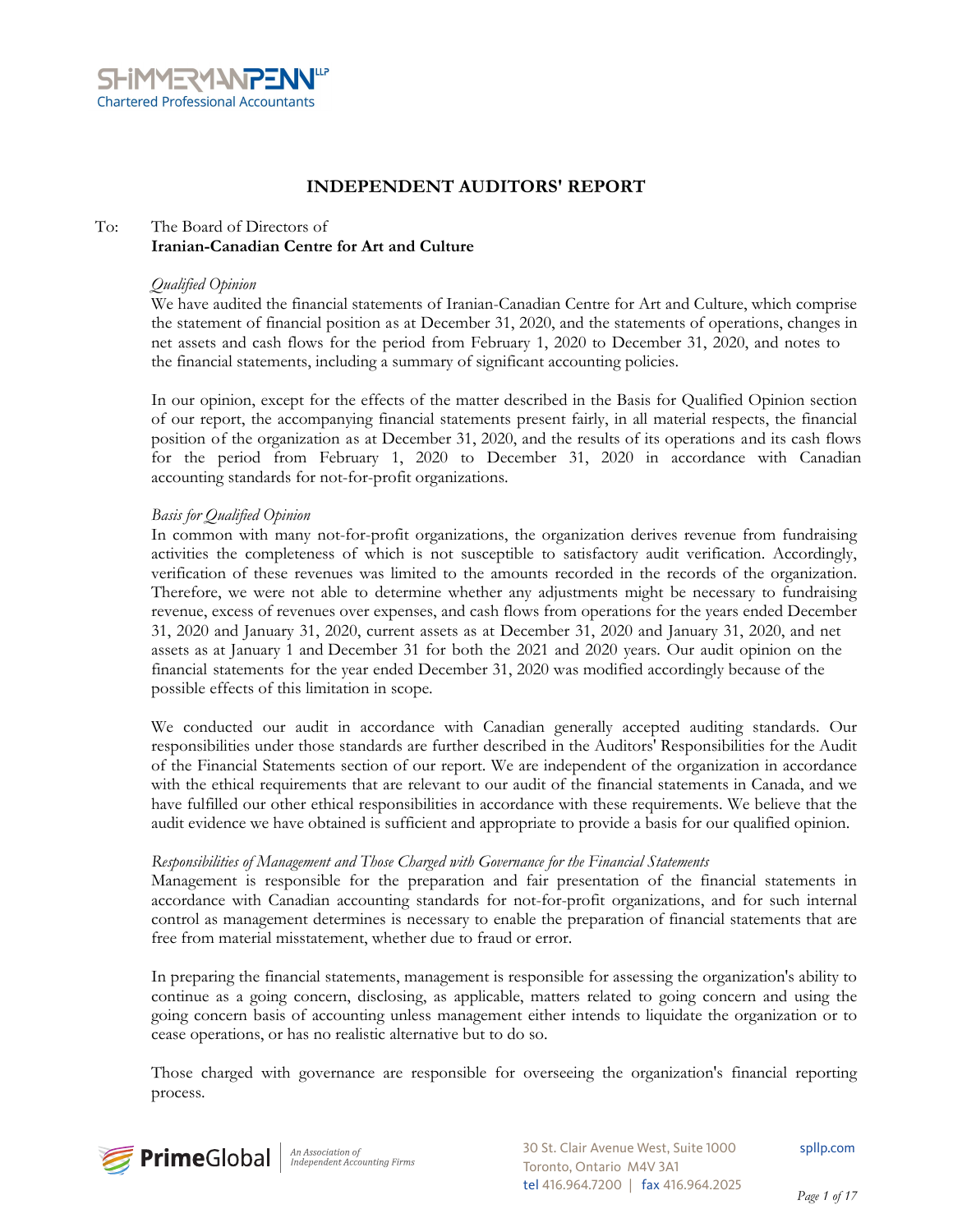# **SHIMMERMANPENNIIP**

#### **INDEPENDENT AUDITORS' REPORT, continued**

#### *Auditors' Responsibilities for the Audit of the Financial Statements*

Our objectives are to obtain reasonable assurance about whether the financial statements as a whole are free from material misstatement, whether due to fraud or error, and to issue an auditors' report that includes our opinion. Reasonable assurance is a high level of assurance, but is not a guarantee that an audit conducted in accordance with Canadian generally accepted auditing standards will always detect a material misstatement when it exists. Misstatements can arise from fraud or error and are considered material if, individually or in the aggregate, they could reasonably be expected to influence the economic decisions of users taken on the basis of these financial statements. As part of an audit in accordance with Canadian generally accepted auditing standards, we exercise professional judgment and maintain professional skepticism throughout the audit. We also:

- Identify and assess the risks of material misstatement of the financial statements, whether due to fraud or error, design and perform audit procedures responsive to those risks, and obtain audit evidence that is sufficient and appropriate to provide a basis for our opinion. The risk of not detecting a material misstatement resulting from fraud is higher than for one resulting from error, as fraud may involve collusion, forgery, intentional omissions, misrepresentations, or the override of internal control.
- Obtain an understanding of internal control relevant to the audit in order to design audit procedures that are appropriate in the circumstances, but not for the purpose of expressing an opinion on the effectiveness of the organization's internal control.
- Evaluate the appropriateness of accounting policies used and the reasonableness of accounting estimates and related disclosures made by management.
- Conclude on the appropriateness of management's use of the going concern basis of accounting and, based on the audit evidence obtained, whether a material uncertainty exists related to events or conditions that may cast significant doubt on the organization's ability to continue as a going concern. If we conclude that a material uncertainty exists, we are required to draw attention in our auditors' report to the related disclosures in the financial statements or, if such disclosures are inadequate, to modify our opinion. Our conclusions are based on the audit evidence obtained up to the date of our auditors' report. However, future events or conditions may cause the organization to cease to continue as a going concern.
- Evaluate the overall presentation, structure and content of the financial statements, including the disclosures, and whether the financial statements represent the underlying transactions and events in a manner that achieves fair presentation.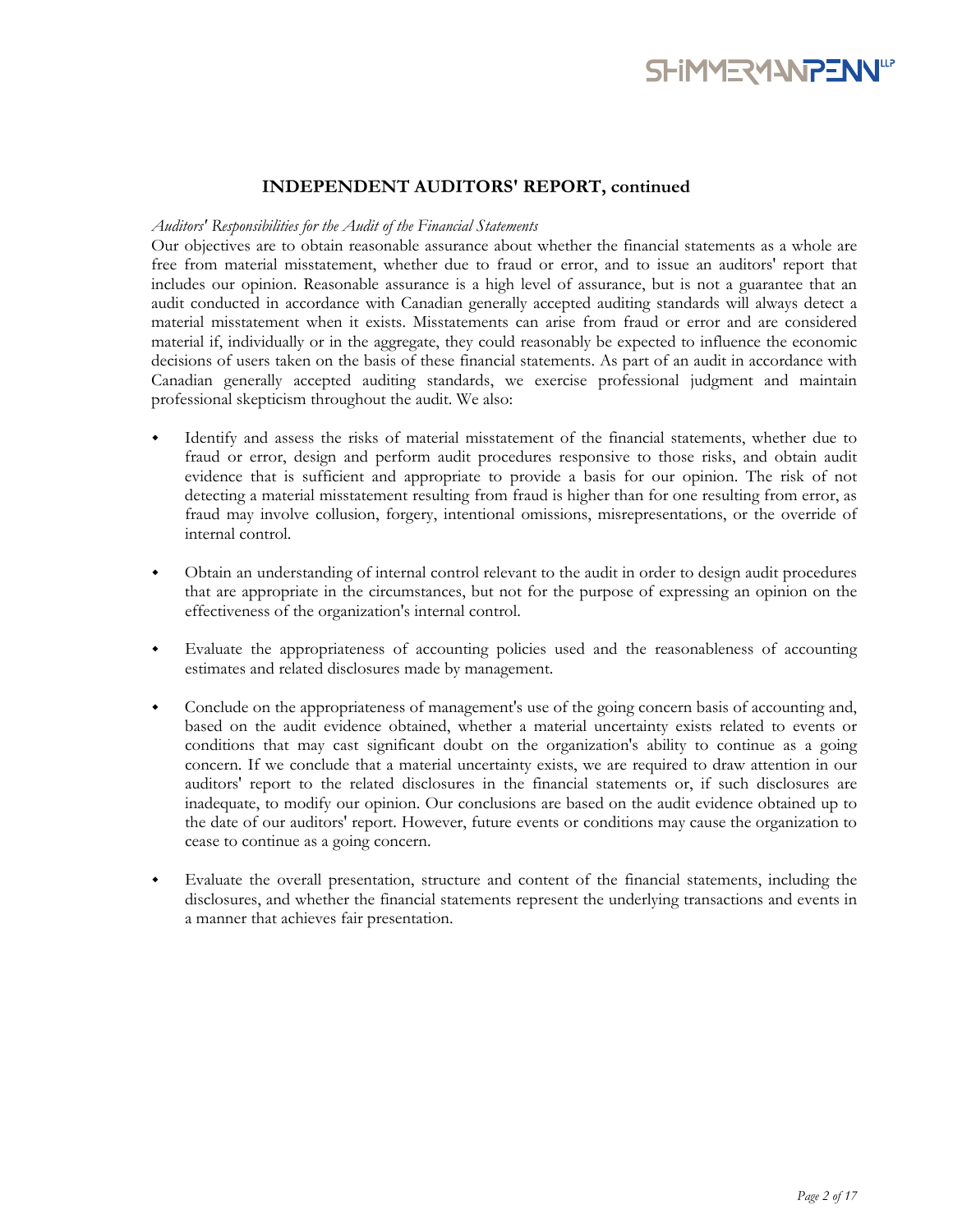

### **INDEPENDENT AUDITORS' REPORT, continued**

We communicate with those charged with governance regarding, among other matters, the planned scope and timing of the audit and significant audit findings, including any significant deficiencies in internal control that we identify during our audit.

Shimnowman Penn LLP

**Shimmerman Penn LLP**  Chartered Professional Accountants Licensed Public Accountants Toronto, Canada August 13, 2021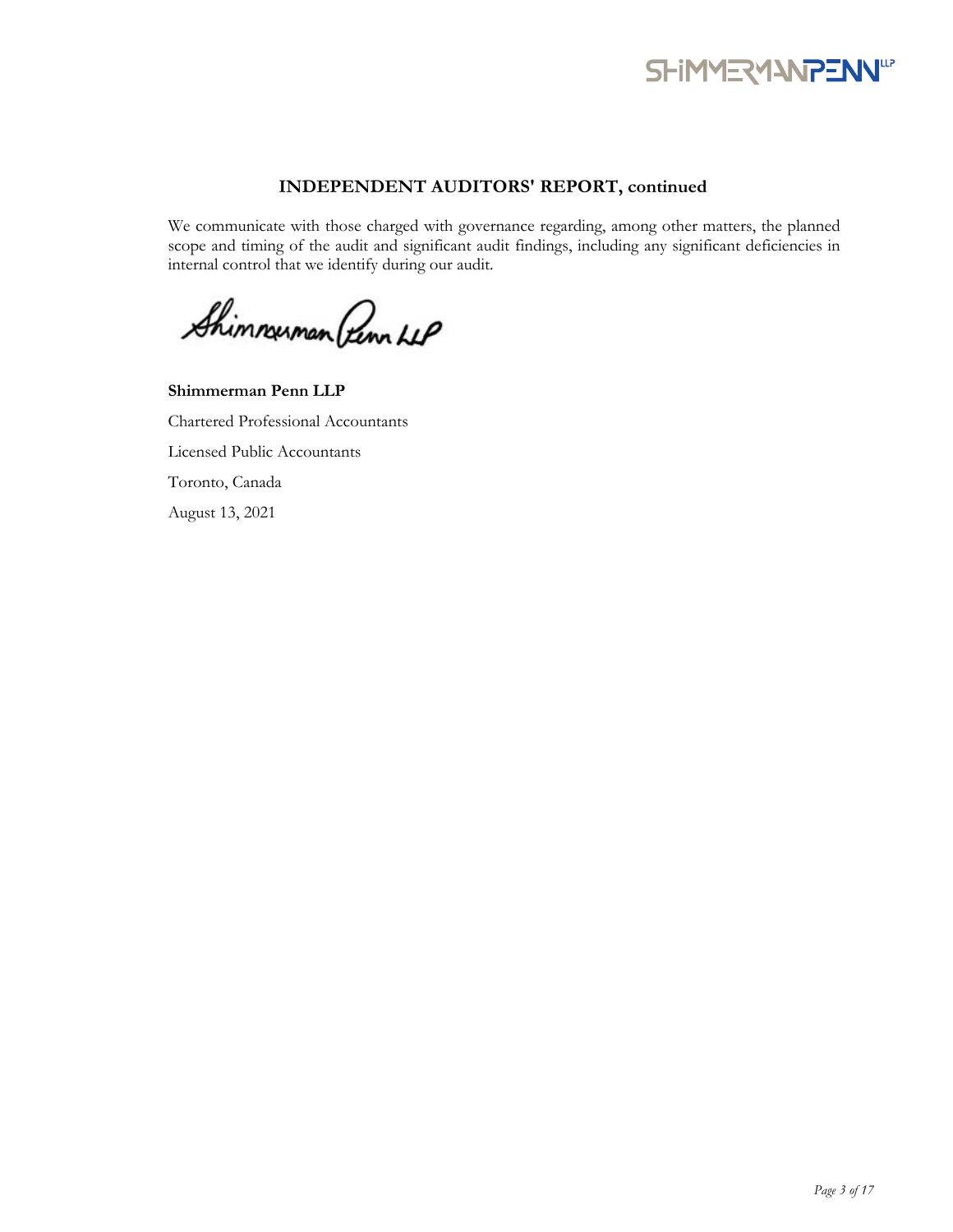### **STATEMENT OF FINANCIAL POSITION**

### **AS AT DECEMBER 31, 2020**

|                                                     | 2020          |        | January 31<br>2020 |
|-----------------------------------------------------|---------------|--------|--------------------|
| <b>ASSETS</b>                                       |               |        |                    |
| <b>CURRENT</b>                                      |               |        |                    |
| Cash                                                | \$<br>177,640 | \$     | 53,543             |
| Accounts receivable                                 | 85,604        |        | 72,522             |
| Government assistance receivable (note 12)          | 7,486         |        |                    |
| Prepaid expenses and deposits                       | 24,260        |        |                    |
|                                                     | 294,990       |        | 126,065            |
| <b>LONG TERM</b>                                    |               |        |                    |
| Capital assets (note 3)                             | 507,715       |        | 522,269            |
|                                                     | \$<br>802,705 | \$     | 648,334            |
|                                                     |               |        |                    |
| <b>LIABILITIES</b>                                  |               |        |                    |
| <b>CURRENT</b>                                      |               |        |                    |
| Accounts payable and accrued liabilities            | \$<br>20,138  | $\$\,$ | 24,044             |
| Deferred contributions (note 4)                     | 201,031       |        | 190,070            |
| Loans payable to directors (note 5)                 | 138,000       |        | 190,000            |
| Current portion of mortgage payable (note 7)        | 10,899        |        | 10,408             |
|                                                     | 370,068       |        | 414,522            |
| <b>LONG TERM</b>                                    |               |        |                    |
| CEBA loan payable (note 6)                          | 40,000        |        |                    |
| Mortgage payable (note 7)                           | 298,297       |        | 308,308            |
|                                                     | 338,297       |        | 308,308            |
|                                                     | 708,365       |        | 722,830            |
|                                                     |               |        |                    |
| <b>FUND BALANCES</b><br>NET ASSETS (NET DEFICIENCY) | 94,340        |        | (74, 496)          |
|                                                     | \$<br>802,705 | \$     | 648,334            |
|                                                     |               |        |                    |

### **APPROVED ON BEHALF OF THE BOARD:**

**Member** Member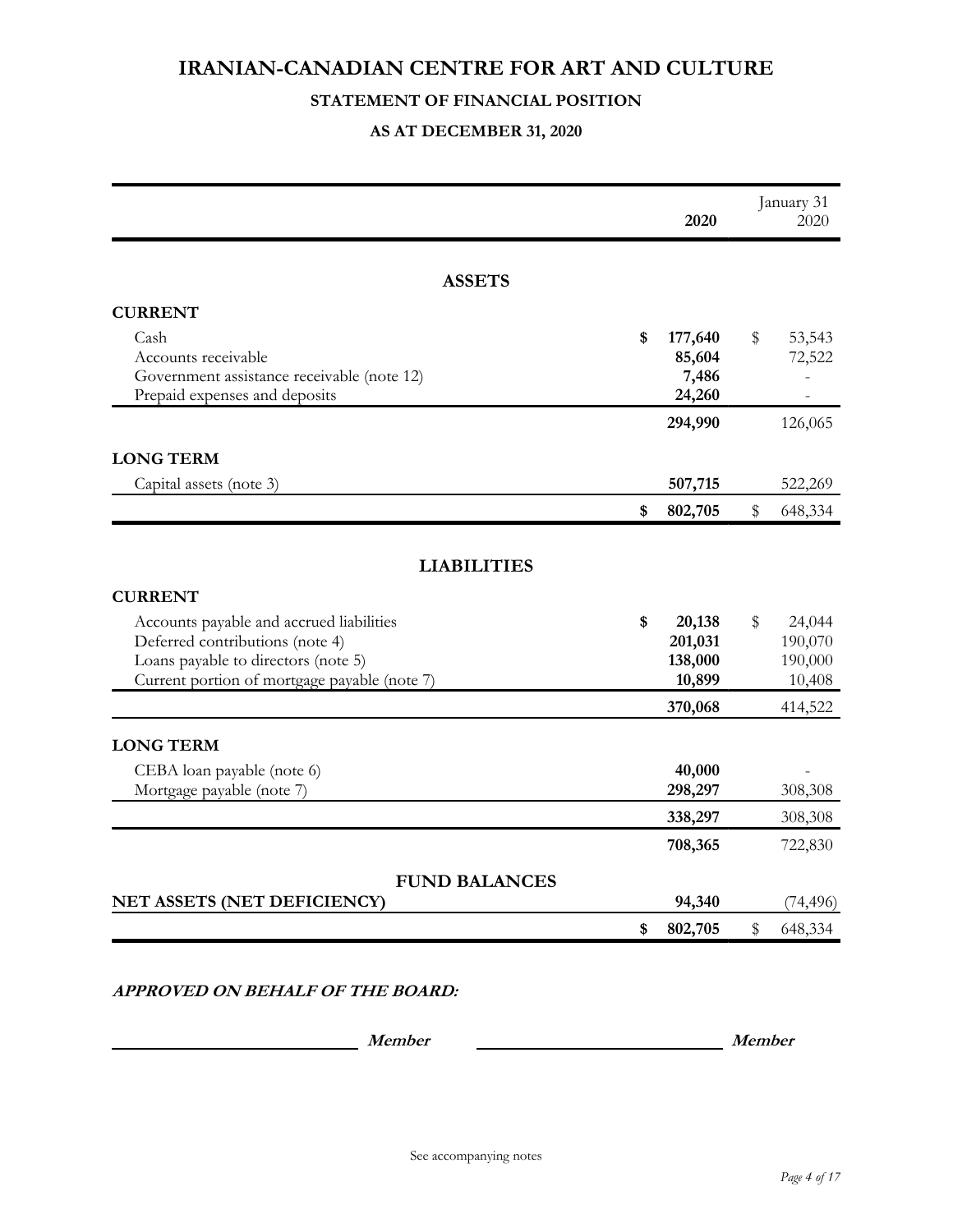### **STATEMENT OF OPERATIONS**

# **PERIOD FROM FEBRUARY 1, 2020 TO DECEMBER 31, 2020**

|                                                                              | 2020          | Year ended<br>January 31<br>2020 |
|------------------------------------------------------------------------------|---------------|----------------------------------|
|                                                                              |               |                                  |
| <b>REVENUES</b>                                                              |               |                                  |
| Donations, contributions and sponsorships                                    | \$<br>166,324 | \$<br>804,747                    |
| Grants (note 8)                                                              | 304,499       | 517,823                          |
| Ticket sales and admissions                                                  | 8,340         | 496,693                          |
| Rental                                                                       |               | 64,258                           |
| Advertising and other income                                                 |               | 105,466                          |
|                                                                              | 479,163       | 1,988,987                        |
|                                                                              |               |                                  |
| <b>EXPENDITURES</b>                                                          |               |                                  |
| Events Costs (note 9)                                                        | 134,031       | 1,370,080                        |
| Salaries and related benefits                                                | 133,195       | 168,591                          |
| Advertising and promotion                                                    | 55,185        | 328,008                          |
| Professional fees                                                            | 18,644        | 13,879                           |
| Amortization                                                                 | 17,354        | 8,865                            |
| Occupancy costs                                                              | 15,206        | 24,369                           |
| Interest on long-term debt                                                   | 14,498        | 12,704                           |
| Office and general                                                           | 10,043        | 25,837                           |
| Interest and bank charges                                                    | 3,284         | 24,040                           |
|                                                                              | 401,440       | 1,976,373                        |
|                                                                              |               |                                  |
| <b>EXCESS OF REVENUES OVER EXPENDITURES BEFORE</b><br><b>UNDERNOTED ITEM</b> | 77,723        | 12,614                           |
| <b>OTHER INCOME</b>                                                          |               |                                  |
| Government and other assistance (note 12)                                    | 91,113        |                                  |
| <b>EXCESS OF REVENUES OVER EXPENDITURES</b>                                  | \$<br>168,836 | \$<br>12,614                     |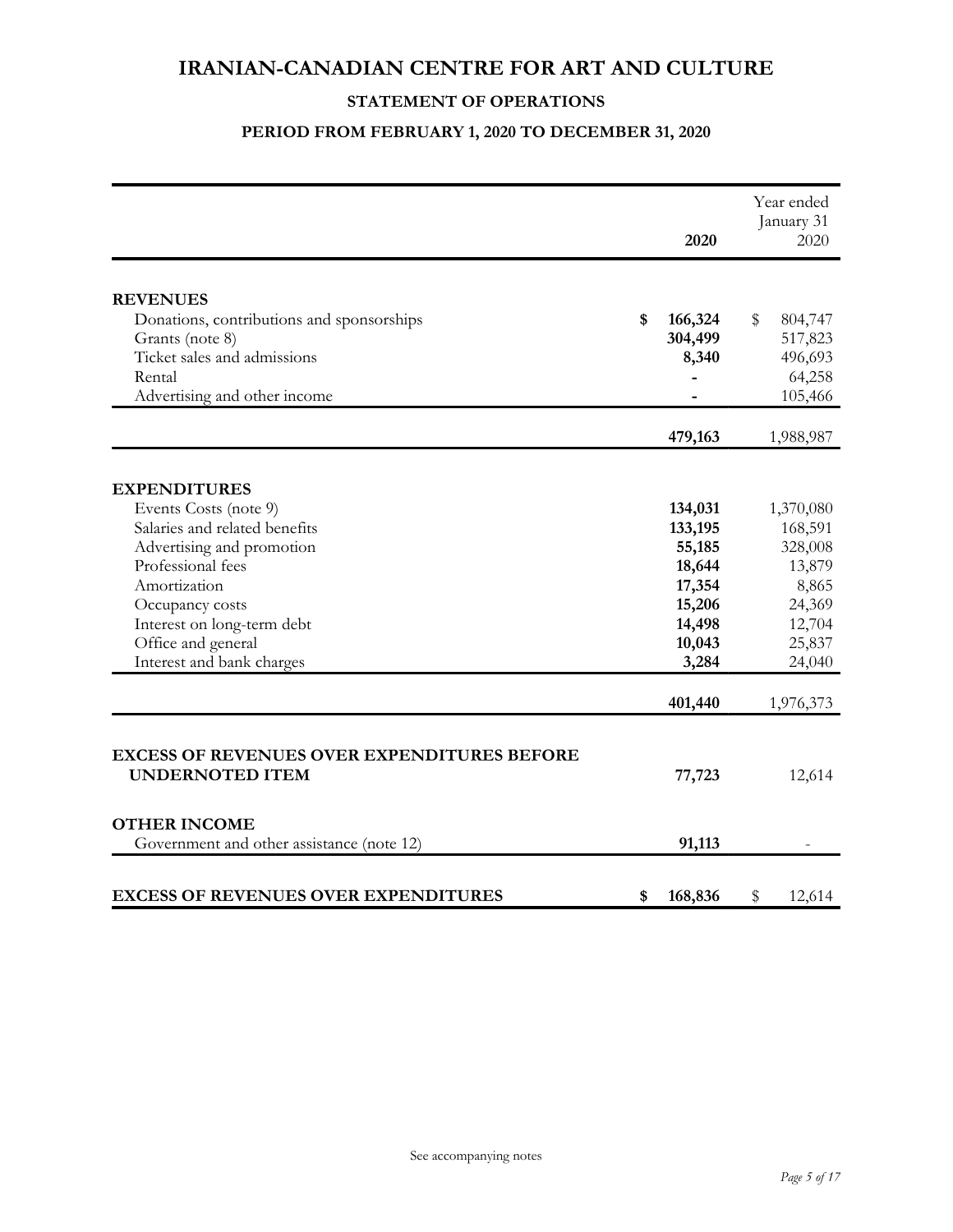# **STATEMENT OF CHANGES IN NET ASSETS**

# **PERIOD FROM FEBRUARY 1, 2020 TO DECEMBER 31, 2020**

|                                            | 2020            |              | Year ended<br>January 31<br>2020 |
|--------------------------------------------|-----------------|--------------|----------------------------------|
| NET DEFICIENCY, beginning of period        | \$<br>(74, 496) | $\mathbb{S}$ | (87,110)                         |
| Excess of revenues over expenditures       | 168,836         |              | 12,614                           |
| NET ASSETS (NET DEFICIENCY), end of period | \$<br>94,340    |              | (74, 496)                        |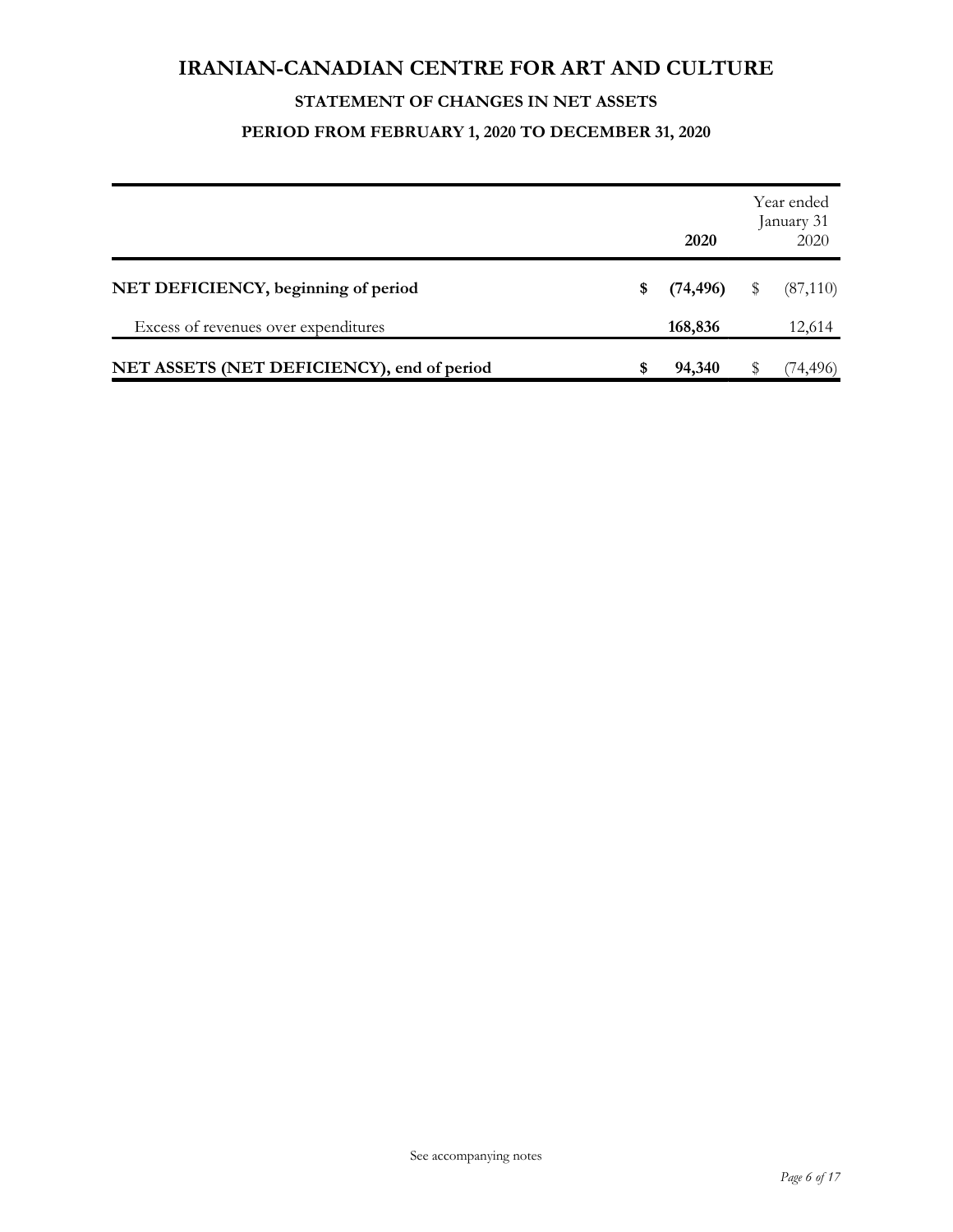### **STATEMENT OF CASH FLOWS**

# **PERIOD FROM FEBRUARY 1, 2020 TO DECEMBER 31, 2020**

|                                                    | 2020          | Year ended<br>January 31 | 2020       |
|----------------------------------------------------|---------------|--------------------------|------------|
| CASH WAS PROVIDED BY (USED IN)                     |               |                          |            |
| <b>OPERATING ACTIVITIES</b>                        |               |                          |            |
| Excess of revenues over expenditures               | \$<br>168,836 | \$                       | 12,614     |
| Item not affecting cash<br>Amortization            | 17,354        |                          | 8,865      |
|                                                    | 186,190       |                          | 21,479     |
| Change in non-cash operating working capital items |               |                          |            |
| Accounts receivable                                | (13,082)      |                          | (68,007)   |
| Government assistance receivable (note 12)         | (7, 486)      |                          |            |
| Prepaid expenses and deposits                      | (24,260)      |                          | 76,246     |
| Accounts payable and accrued liabilities           | (3,906)       |                          | (26, 150)  |
| Deferred contributions                             | 10,961        |                          | 103,070    |
|                                                    | (37, 773)     |                          | 85,159     |
|                                                    | 148,417       |                          | 106,638    |
| <b>FINANCING ACTIVITIES</b>                        |               |                          |            |
| Increase in CEBA loan payable                      | 40,000        |                          |            |
| Increase (decrease) in mortgage payable            | (9,520)       |                          | 318,716    |
| Loans payable to directors                         | (52,000)      |                          | 130,000    |
|                                                    | (21, 520)     |                          | 448,716    |
|                                                    |               |                          |            |
| <b>INVESTING ACTIVITY</b>                          |               |                          |            |
| Purchase of capital assets                         | (2,800)       |                          | (529, 235) |
| <b>CHANGE IN CASH POSITION</b>                     | 124,097       |                          | 26,119     |
| CASH, beginning of period                          | 53,543        |                          | 27,424     |
| CASH, end of period                                | \$<br>177,640 | \$                       | 53,543     |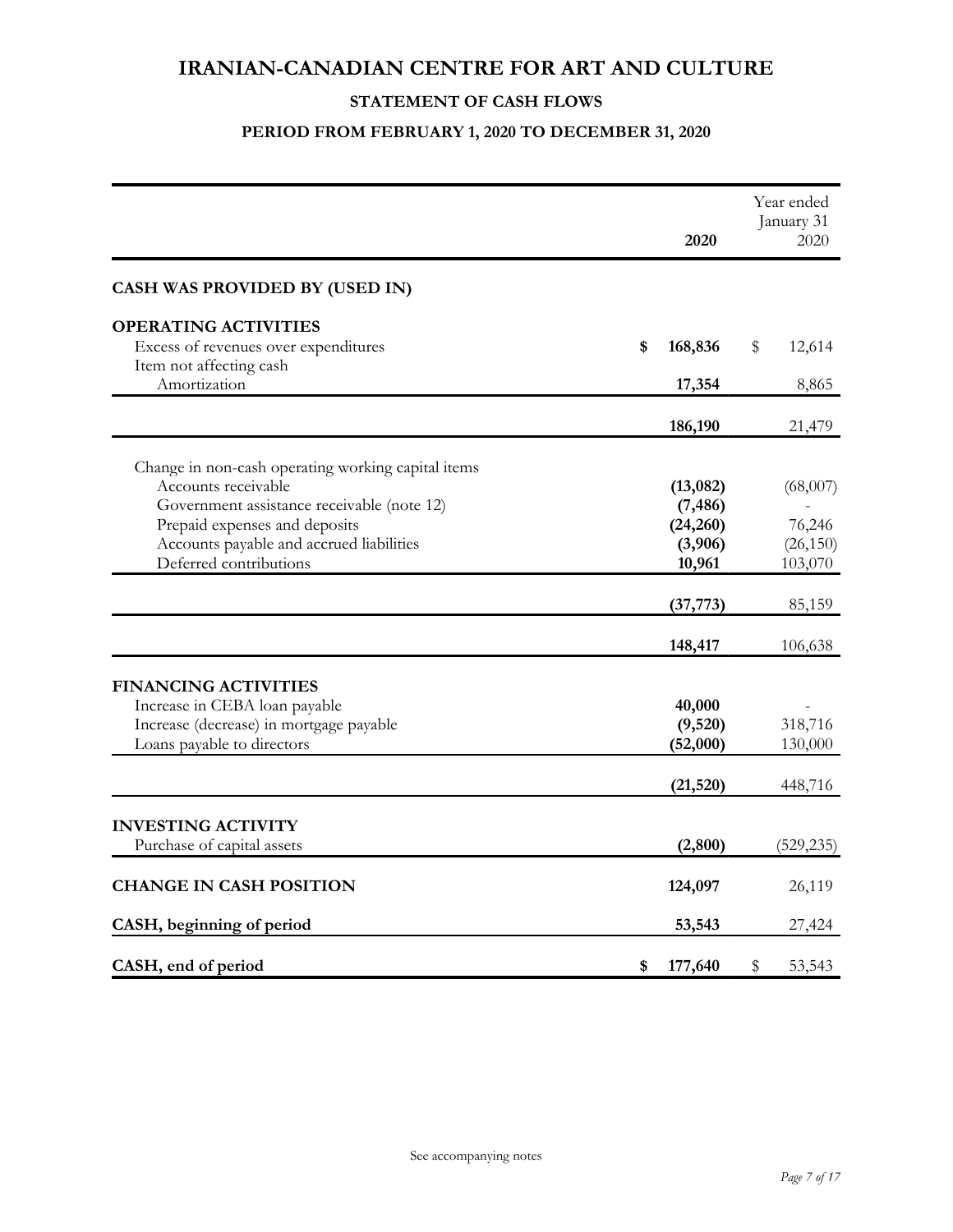#### **NOTES TO FINANCIAL STATEMENTS**

**PERIOD FROM FEBRUARY 1, 2020 TO DECEMBER 31, 2020**

#### *1.* **PURPOSE OF THE ORGANIZATION**

Iranian-Canadian Centre for Art and Culture("ICCAC") was incorporated on May 15, 2007 as a corporation without share capital under Part II of the Ontario Business Corporation Act as a not-for profit organization and is not subject to income tax pursuant to subsection 149(1) of the Income Tax Act. The objectives of the organization are to promote and enhance cross-cultural harmony in order to advance tolerance, understanding and goodwill among all segments of Canadian multicultural mosaic and to celebrate Iranian artistic expression and cultural heritage in Canadian society. The organization produces, organizes and presents cultural programs and cultural festivals to showcase various aspects of Iranian cultural heritage and contemporary Iranian artistic expression.

ICCAC is a registered charitable organization under the Income Tax Act (Canada) and, as such, is exempt from income taxes and is able to issue donation receipts for income tax purposes.

### *2.* **SUMMARY OF SIGNIFICANT ACCOUNTING POLICIES**

The organization applies the Canadian accounting standards for not-for-profit organizations.

#### (a) **Cash and cash equivalents**

Cash and cash equivalents includes cash on hand and investments maturing in less than 90 days. As at December 31, 2020 there were no cash equivalents.

#### (b) **Revenue recognition**

The organization follows the deferral method of accounting for contributions and sponsorships. Contributions and sponsorships are recognized as revenue when received or receivable if the amount to be received can be reasonably estimated and collection is reasonably assured.

Government grants are recorded when there is a reasonable assurance that the organization has complied with and will continue to comply with all the necessary conditions of the grants.

Externally restricted grants are deferred and recognized as revenue in the year in which the related expenses are incurred.

Ticket sales and admissions for the biannual festival are recognized as revenue in the year in which the festival takes place and the related expenses are incurred.

Rental income is recognized as revenue when the related services are provided.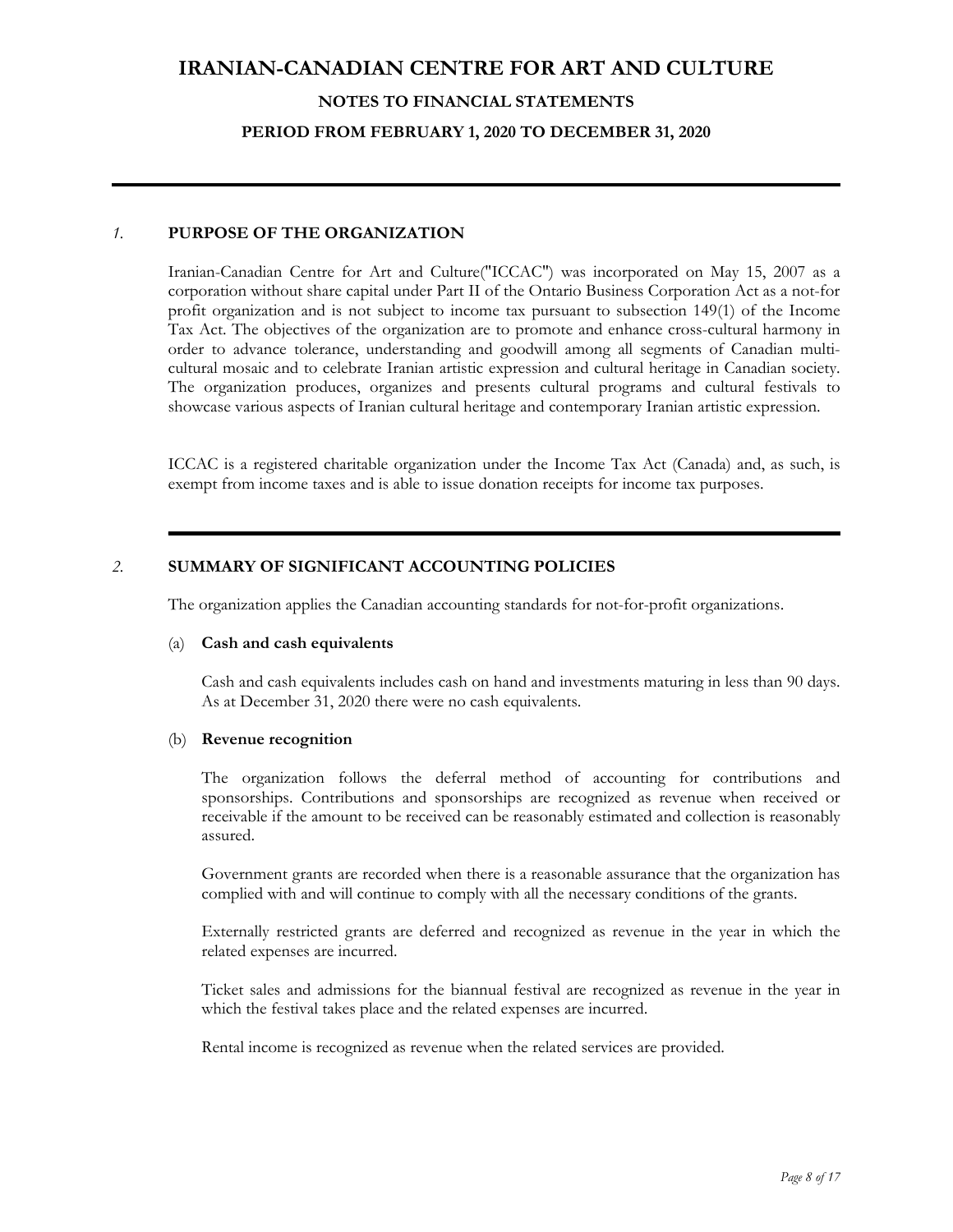#### **NOTES TO FINANCIAL STATEMENTS**

**PERIOD FROM FEBRUARY 1, 2020 TO DECEMBER 31, 2020**

#### *2.* **SUMMARY OF SIGNIFICANT ACCOUNTING POLICIES, continued**

#### (c) **Government assistance**

Government and other grants related to capital assets are accounted for as deferred government assistance and amortized on the same basis as the related capital assets. Government assistance toward current expenses are included in the determination of net income for the period and presented as other income in the Statement of Operations. If there is no reasonable assurance of collection, the recognition of the government assistance is deferred to the period when such assurance can be obtained.

#### (d) **Donations**

Donations are recorded when received or known to be in transit at the fiscal year end.

#### (e) **Contributed services**

Directors, committee members and owners volunteer their time to assist in the corporation's activities. While these services benefit the corporation considerably, a reasonable estimate of their amount and fair value cannot be made and, accordingly, these contributed services are not recognized in the financial statements.

#### (f) **Capital assets**

Capital assets are recorded at cost. The organization provides for amortization using the following methods at rates designed to amortize the cost of the capital assets over their estimated useful lives. The annual amortization rates and methods are as follows:

| Building               | 4% Declining balance  |
|------------------------|-----------------------|
| Locker                 | 4% Declining balance  |
| Furniture and fixtures | 20% Declining balance |
| Computer equipment     | 30% Declining balance |

#### (g) **Impairment of long-lived assets**

The organization tests for impairment whenever events or changes in circumstances indicate that the carrying amount of the assets may not be recoverable. Recoverability is assessed by comparing the carrying amount to the projected undiscounted future net cash flows the longlived assets are expected to generate through their direct use and eventual disposition. When a test for impairment indicates that the carrying amount of an asset is not recoverable, an impairment loss is recognized to the extent carrying value exceeds its fair value.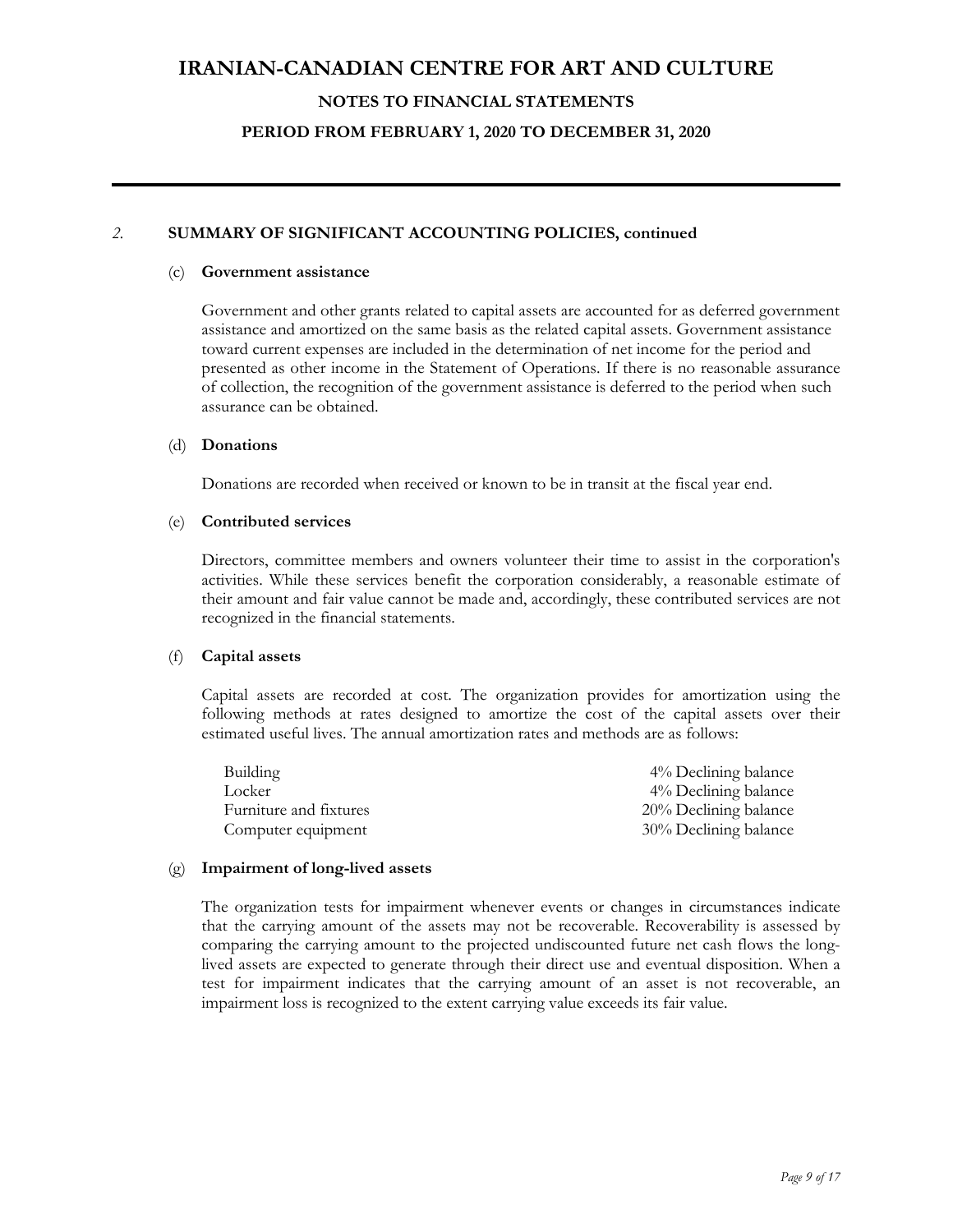#### **NOTES TO FINANCIAL STATEMENTS**

**PERIOD FROM FEBRUARY 1, 2020 TO DECEMBER 31, 2020**

#### *2.* **SUMMARY OF SIGNIFICANT ACCOUNTING POLICIES, continued**

#### (h) **Capital management**

Iranian-Canadian Centre for Art and Culture's objective in managing its net assets are to safeguard the organization's ability to maintain its projects and programs as outlined in budgets and plans approved by the Board. The Board monitors, assesses and manages capital and makes adjustments based on its assessment of economic conditions.

The organization is subject to external restrictions on grants when the funding agencies specify program areas which they fund. The organization has complied with these externally imposed requirements.

#### (i) **Cash flows**

The organization uses the indirect method of reporting cash flows from operating activities.

#### (j) **Use of estimates**

The preparation of financial statements in conformity with Canadian accounting standards for not-for-profit organizations requires management to make estimates and assumptions that affect the reported amounts of assets, liabilities and disclosures of contingent assets and liabilities at the date of the financial statements and the reported amounts of revenue and expenditures during the reporting period. Actual results could differ from those estimates. The main estimates relate to the useful life of capital assets.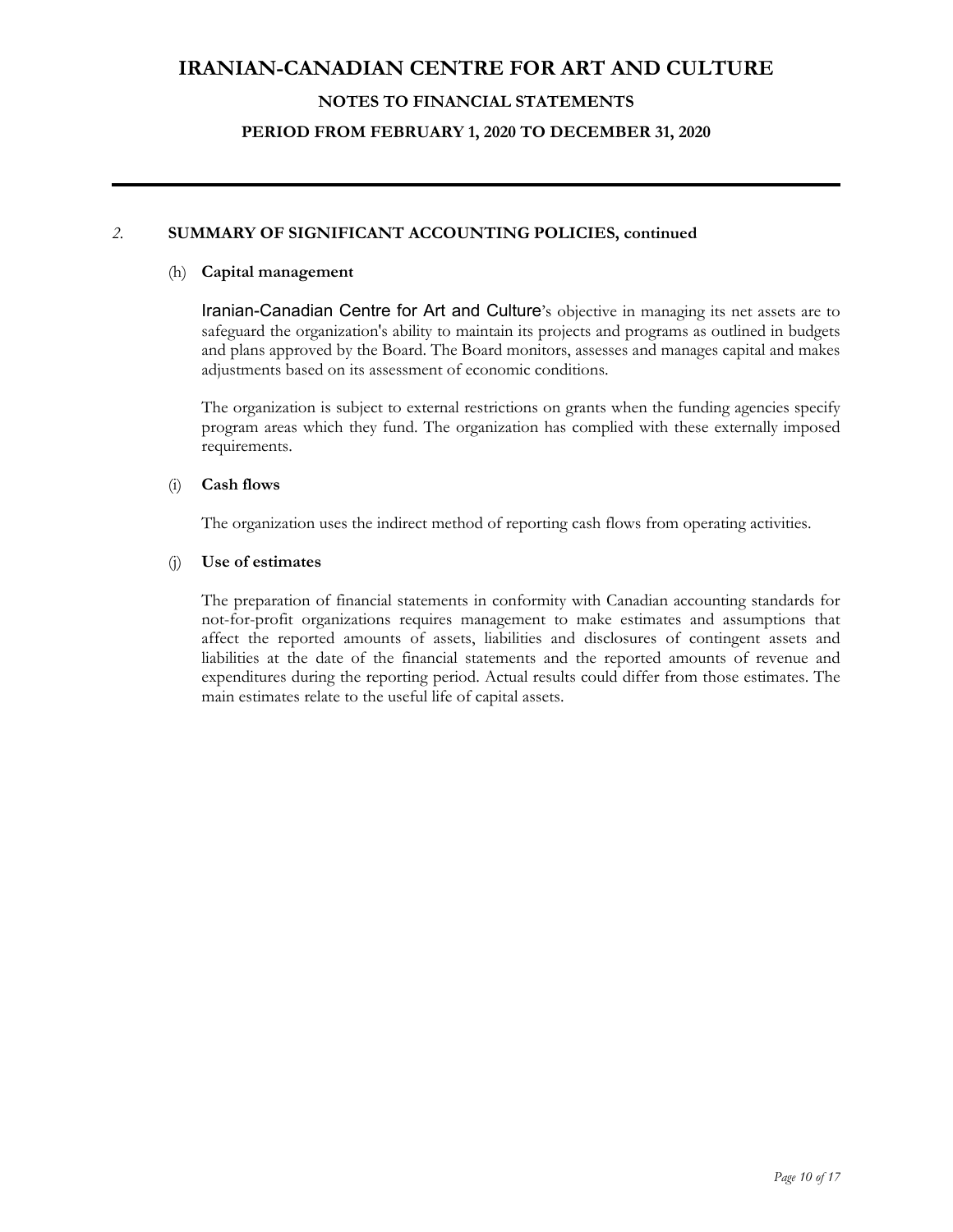#### **NOTES TO FINANCIAL STATEMENTS**

**PERIOD FROM FEBRUARY 1, 2020 TO DECEMBER 31, 2020**

#### *2.* **SUMMARY OF SIGNIFICANT ACCOUNTING POLICIES, continued**

#### (k) **Financial instruments**

#### (i) **Measurement of financial instruments**

The organization initially measures its financial assets and financial liabilities at fair value adjusted by, in the case of a financial instrument that will not be measured subsequently at fair value, the amount of transaction costs directly attributable to the instrument. Amounts due to and from related parties are measured at the exchange amount, being the amount agreed upon by the related parties.

The organization subsequently measures its financial assets and financial liabilities at amortized cost, except for derivatives and equity securities quoted in an active market, which are subsequently measured at fair value. Changes in fair value are recognized in net income.

Financial assets measured at amortized cost include cash and accounts receivable.

Financial liabilities measured at amortized cost include accounts payable and accrued liabilities and loans payable to directors.

#### (ii) **Impairment**

Financial assets measured at amortized cost are tested for impairment when there are indicators of possible impairment. When a significant adverse change has occurred during the period in the expected timing or amount of future cash flows from the financial asset or group of assets, a write-down is recognized in net income. The write down reflects the difference between the carrying amount and the higher of:

- the present value of the cash flows expected to be generated by the asset or group of assets;
- the amount that could be realized by selling the assets or group of assets;
- the net realizable value of any collateral held to secure repayment of the assets or group of assets.

When the events occurring after the impairment confirm that a reversal is necessary, the reversal is recognized in net income up to the amount of the previously recognized impairment.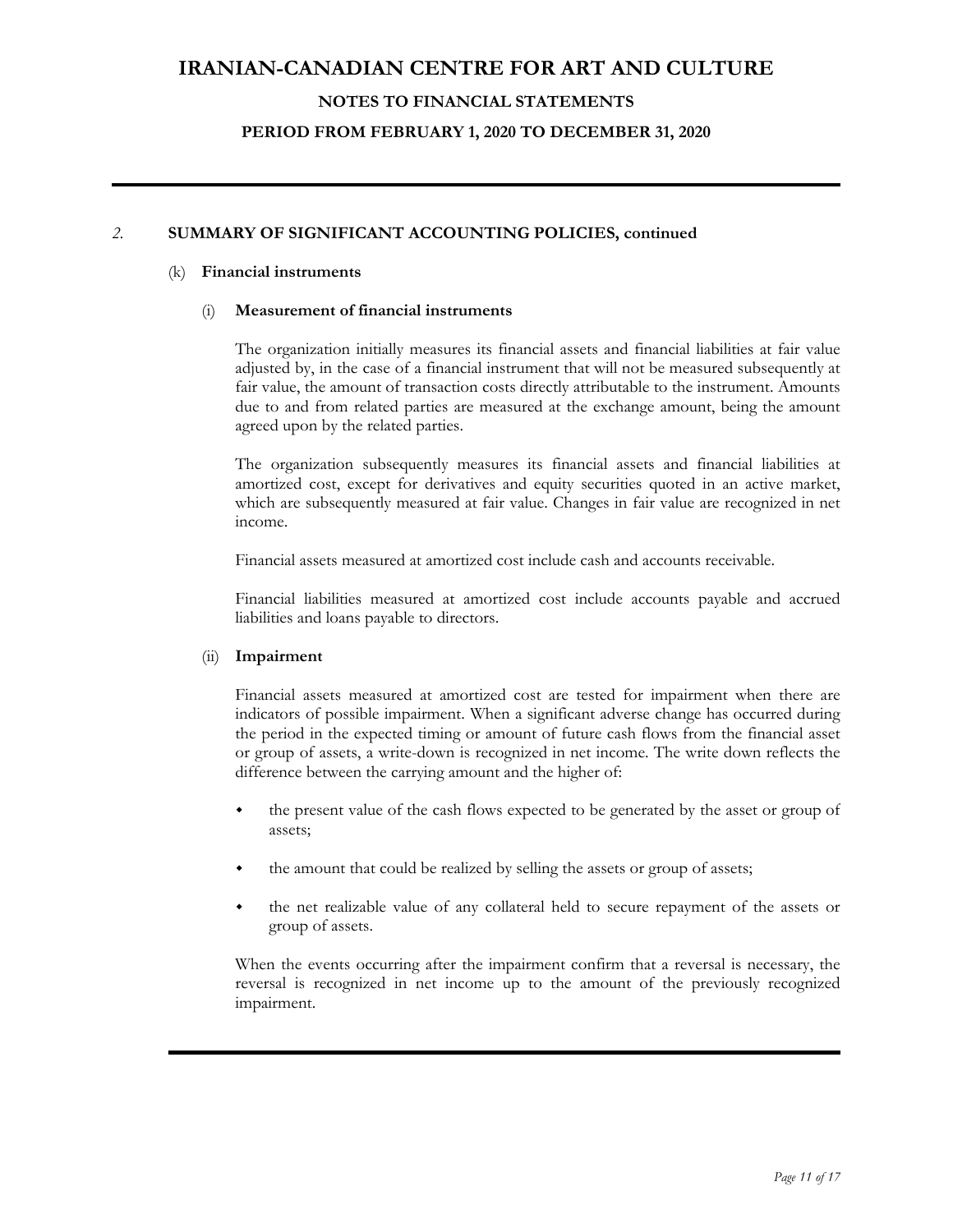# **NOTES TO FINANCIAL STATEMENTS**

**PERIOD FROM FEBRUARY 1, 2020 TO DECEMBER 31, 2020**

# *3.* **CAPITAL ASSETS**

|                        |               |                             | 2020          | January 31<br>2020 |
|------------------------|---------------|-----------------------------|---------------|--------------------|
|                        | Cost          | Accumulated<br>amortization | <b>Net</b>    | <b>Net</b>         |
| Land                   | \$<br>105,000 | \$                          | \$<br>105,000 | \$<br>105,000      |
| Building               | 413,159       | 24,459                      | 388,700       | 404,896            |
| Locker                 | 11,077        | 656                         | 10,421        | 10,855             |
| Furniture and fixtures | 3,083         | 1,869                       | 1,214         | 1,518              |
| Computer equipment     | 2,800         | 420                         | 2,380         |                    |
|                        | \$<br>535,119 | \$<br>27,404                | \$<br>507,715 | \$<br>522,269      |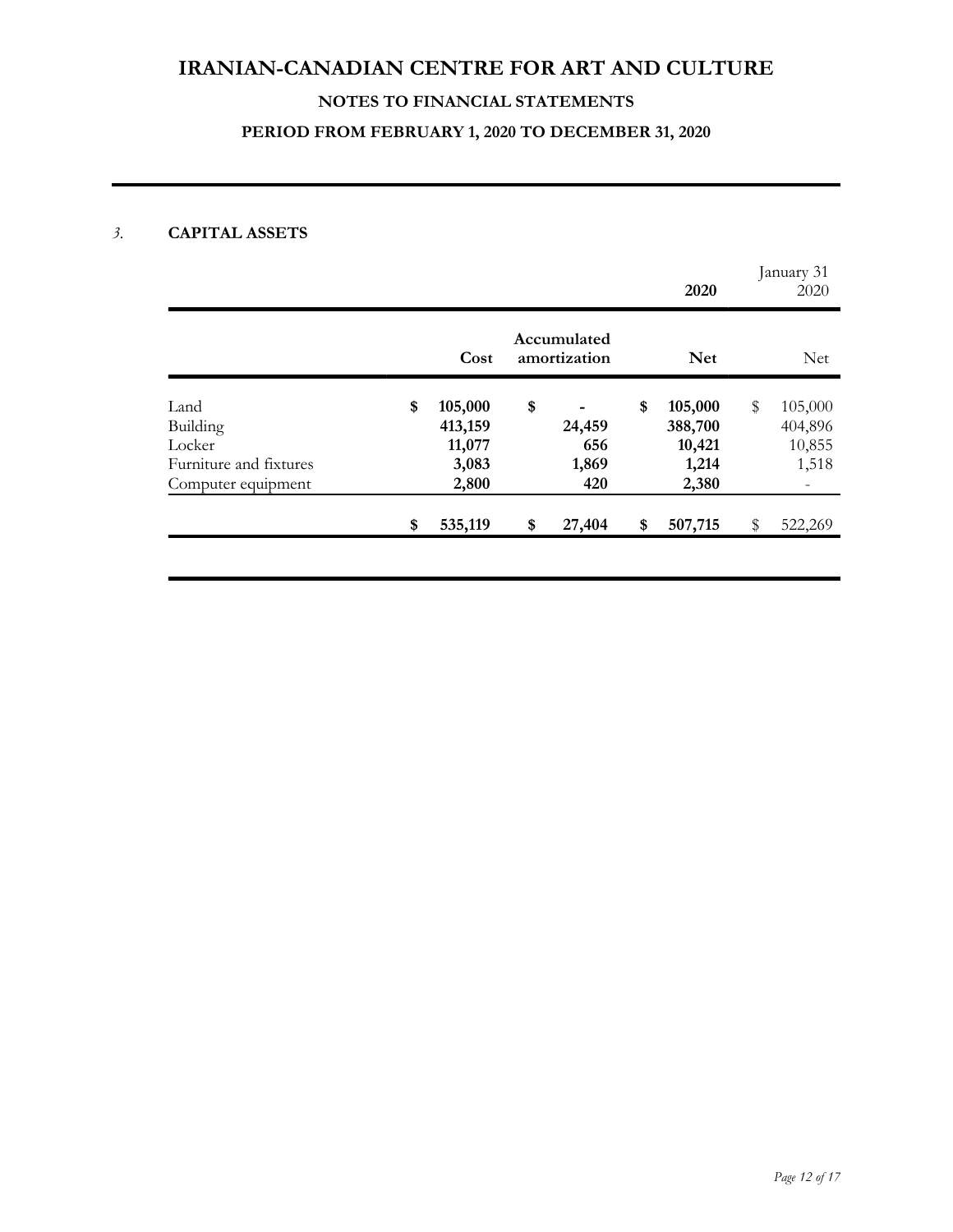# **IRANIAN-CANADIAN CENTRE FOR ART AND CULTURE NOTES TO FINANCIAL STATEMENTS**

**PERIOD FROM FEBRUARY 1, 2020 TO DECEMBER 31, 2020**

# *4.* **DEFERRED CONTRIBUTIONS**

Deferred contributions consist of contributions and government grants received in advance of future events and projects. Changes in the deferred contributions balances are as follows:

|                                                                                         | 2020                                                | January 31<br>2020                                  |
|-----------------------------------------------------------------------------------------|-----------------------------------------------------|-----------------------------------------------------|
| Opening balance<br>Amounts received or receivable relating to current and future years  | \$<br>190,070<br>379,087<br>(368, 126)              | \$<br>87,000<br>620,893<br>(517, 823)               |
|                                                                                         | \$<br>201,031                                       | \$<br>190,070                                       |
| Balance allocated as follows:                                                           |                                                     |                                                     |
|                                                                                         | 2020                                                | January 31<br>2020                                  |
| Government of Canada<br>Province of Ontario<br>City of Toronto<br>Sponsorships<br>Other | \$<br>50,000<br>27,641<br>25,000<br>95,000<br>3,390 | \$<br>72,500<br>44,180<br>25,000<br>45,000<br>3,390 |
|                                                                                         | \$<br>201,031                                       | \$<br>190,070                                       |

### *5.* **LOANS PAYABLE TO DIRECTORS**

The loans are from the directors of the organization and are unsecured, non-interesting bearing with no fixed payment terms. The loans are payable on demand.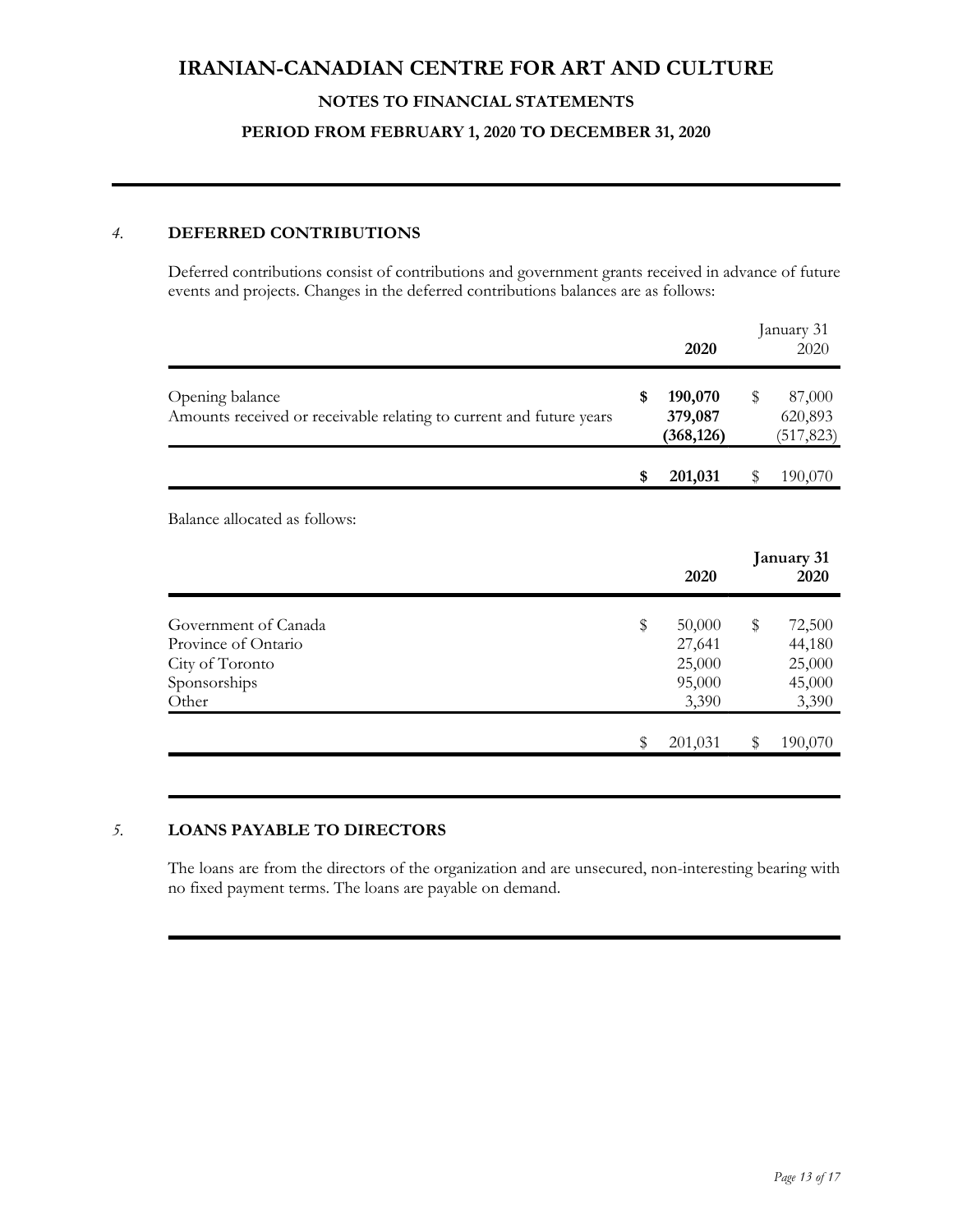#### **NOTES TO FINANCIAL STATEMENTS**

**PERIOD FROM FEBRUARY 1, 2020 TO DECEMBER 31, 2020**

#### *6.* **CEBA LOAN PAYABLE**

The organization obtained financing in the amount of \$60,000 through the Canada Emergency Business Account ("CEBA") loan program. The loan is non-interest bearing with no principal repayments required until December 31, 2022.

Loan forgiveness in the amount of \$20,000 is available, provided the outstanding balance is \$60,000 at December 31, 2020, and \$40,000 is paid back between January 1, 2021 and December 31, 2022.

If the balance is not repaid by December 31, 2022, the remaining balance will be converted to a three year term loan at 5% annual interest, paid monthly, effective January 1, 2023. The full balance must be repaid by no later than December 31, 2025.

The amounts were used for current operations in the fiscal year and management expects that the loan will be paid back by December 31, 2022. Therefore, the company has recognized the \$20,000 forgivable portion of the loan as government and other assistance income in the statement of operations.

### *7.* **MORTGAGE PAYABLE**

|                                                                                                                                                                                                       |    | 2020                                  |    | January 31<br>2020 |
|-------------------------------------------------------------------------------------------------------------------------------------------------------------------------------------------------------|----|---------------------------------------|----|--------------------|
| Mortgage loan bearing interest at 5.03%, payable in monthly<br>installments of \$2,183 (principal and interest) and due on<br>March 28, 2024. The loan is secured against the respective<br>property. | \$ | 309,196                               | \$ | 318,716            |
| Less current portion                                                                                                                                                                                  |    | 10,899                                |    | 10,408             |
| Due beyond one year                                                                                                                                                                                   | \$ | 298,297                               | S  | 308,308            |
| Estimated principal repayments are as follows:<br>2021<br>2022<br>2023<br>2024                                                                                                                        | \$ | 10,899<br>11,460<br>12,049<br>274,788 |    |                    |
|                                                                                                                                                                                                       | S  | 309,196                               |    |                    |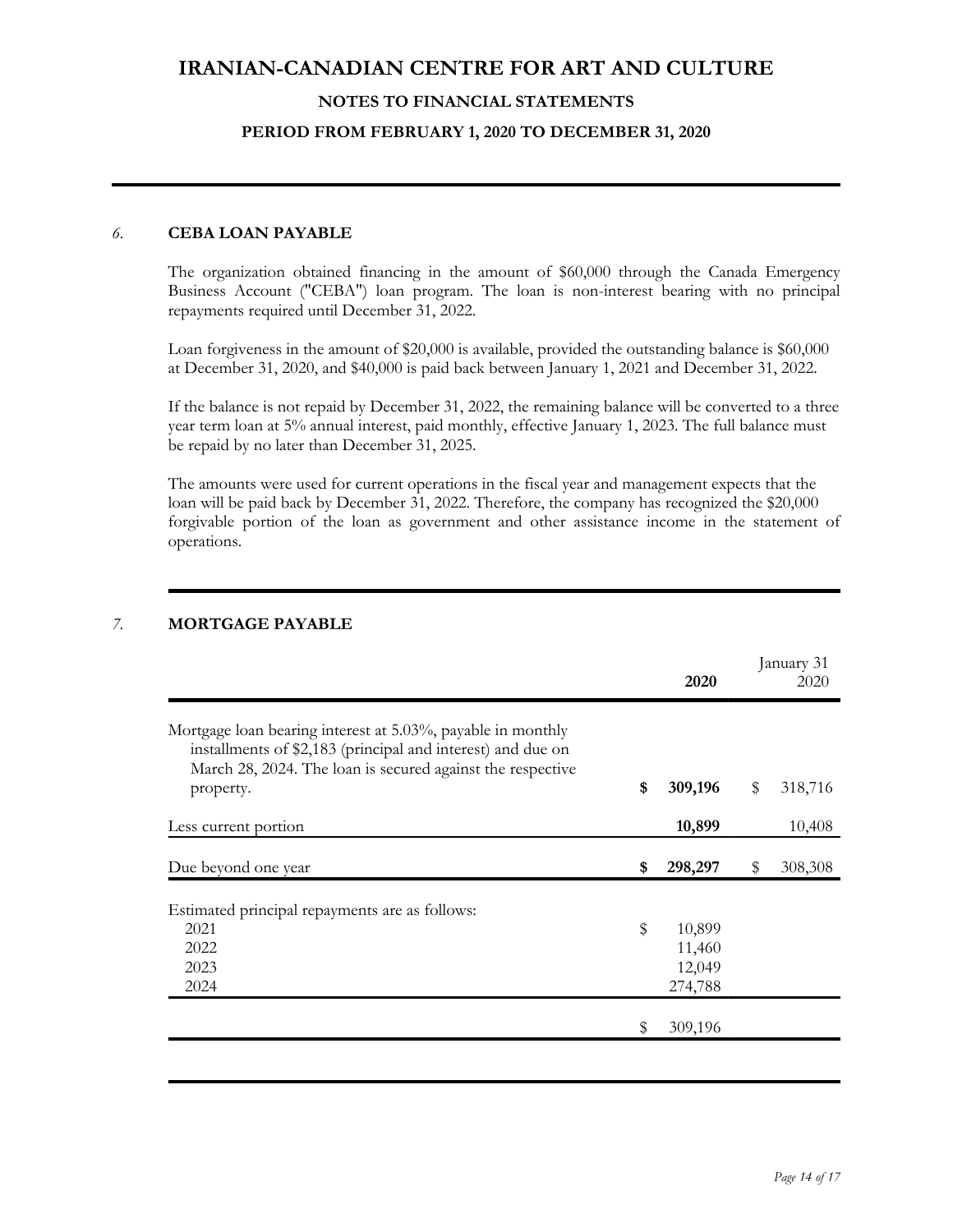#### **NOTES TO FINANCIAL STATEMENTS**

#### **PERIOD FROM JANUARY 1, 2020 TO DECEMBER 31, 2020**

#### *8.* **GRANTS**

Various governments and government agencies have agreed to grant the organization funds in the year to cover program expenditures incurred as per approved budgets. Such amounts included in grants revenue are as follows.

|                                                          |   | 2020                         |   | January 31<br>2020           |
|----------------------------------------------------------|---|------------------------------|---|------------------------------|
| Province of Ontario<br>Government of Canada<br>Municipal | S | 147,756<br>131,743<br>25,000 | Y | 266,805<br>226,018<br>25,000 |
|                                                          | S | 304,499                      |   | 517,823                      |

### *9.* **EVENT COSTS**

Details of costs related to various events held during the year are as follows:

|                               | 2020          |   | January 31<br>2020 |
|-------------------------------|---------------|---|--------------------|
| Artist fees                   | \$<br>55,274  | S | 387,029            |
| Production costs              | 47,519        |   | 383,002            |
| Venue rental                  | 7,492         |   | 170,612            |
| Event related food and drinks | 3,556         |   | 139,391            |
| Travel and transportation     | 9,389         |   | 123,521            |
| Operations and logistics      | 8,856         |   | 90,432             |
| Accommodations                | 1,945         |   | 76,093             |
|                               | \$<br>134,031 |   | \$1,370,080        |

Event related food and drinks refers to food and refreshments served and sold at events.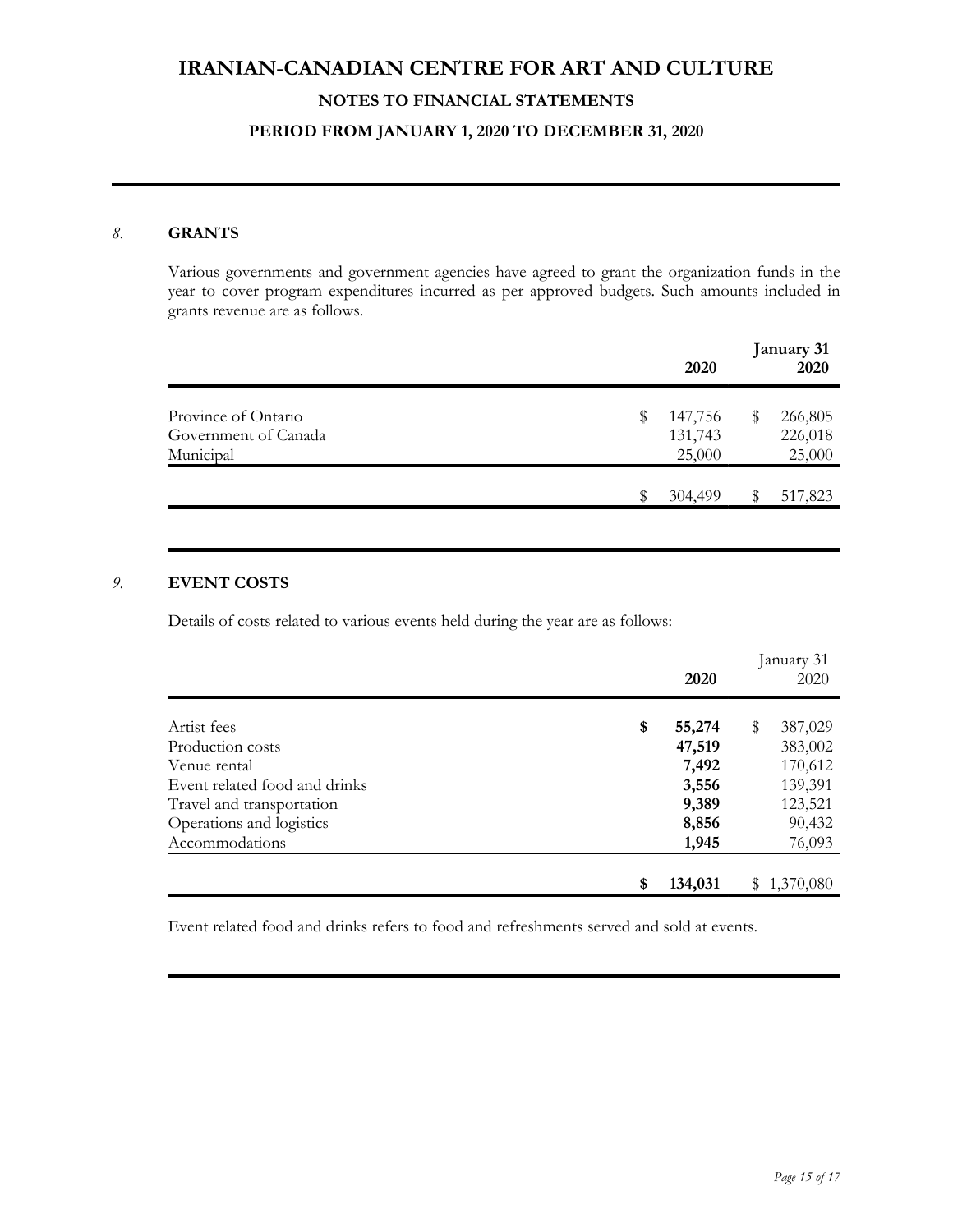#### **NOTES TO FINANCIAL STATEMENTS**

#### **PERIOD FROM FEBRUARY 1, 2020 TO DECEMBER 31, 2020**

#### *10.* **RELATED PARTY TRANSACTIONS**

Total contributions made by senior management and members of the Board of Directors for the year was \$12,820 (2020 - \$16,480). These contributions consisted of cash donations, sponsorships, ticket purchases and other items.

These transactions are in the normal course of operations and have been valued in these financial statements at the exchange amount which is the amount of consideration established and agreed to by the related parties.

#### *11.* **FINANCIAL INSTRUMENTS**

Transactions in financial instruments may result in an entity assuming or transferring to another party one or more of the financial risks described below. The required disclosures provide information that assists users of financial statements in assessing the extent of risk related to financial instruments.

#### (a) **Market risk**

Market risk is the risk that the fair value or future cash flows of a financial instrument will fluctuate because of changes in market prices. Market risk comprises three types of risk: currency risk, interest rate risk and other price risk. It is management's opinion that the organization is not exposed to these risks.

#### (b) **Credit risk**

Credit risk arises from the potential that certain parties will fail to perform their obligations. The organization routinely assesses the financial strength of its sponsors and registrants and, as a consequence, believes that its accounts receivable credit risk exposure is limited.

#### (c) **Liquidity risk**

Liquidity risk is the risk that the organization will encounter difficulty in meeting obligations associated with financial liabilities. The organization is exposed to this risk mainly in respect of its accounts payable and accrued liabilities and loan payable to directors. The organization expects to meet these obligations as they come due by generating sufficient cash flows from operations as well as from ongoing grant support, sponsorships and the continued support of its members and contributors.